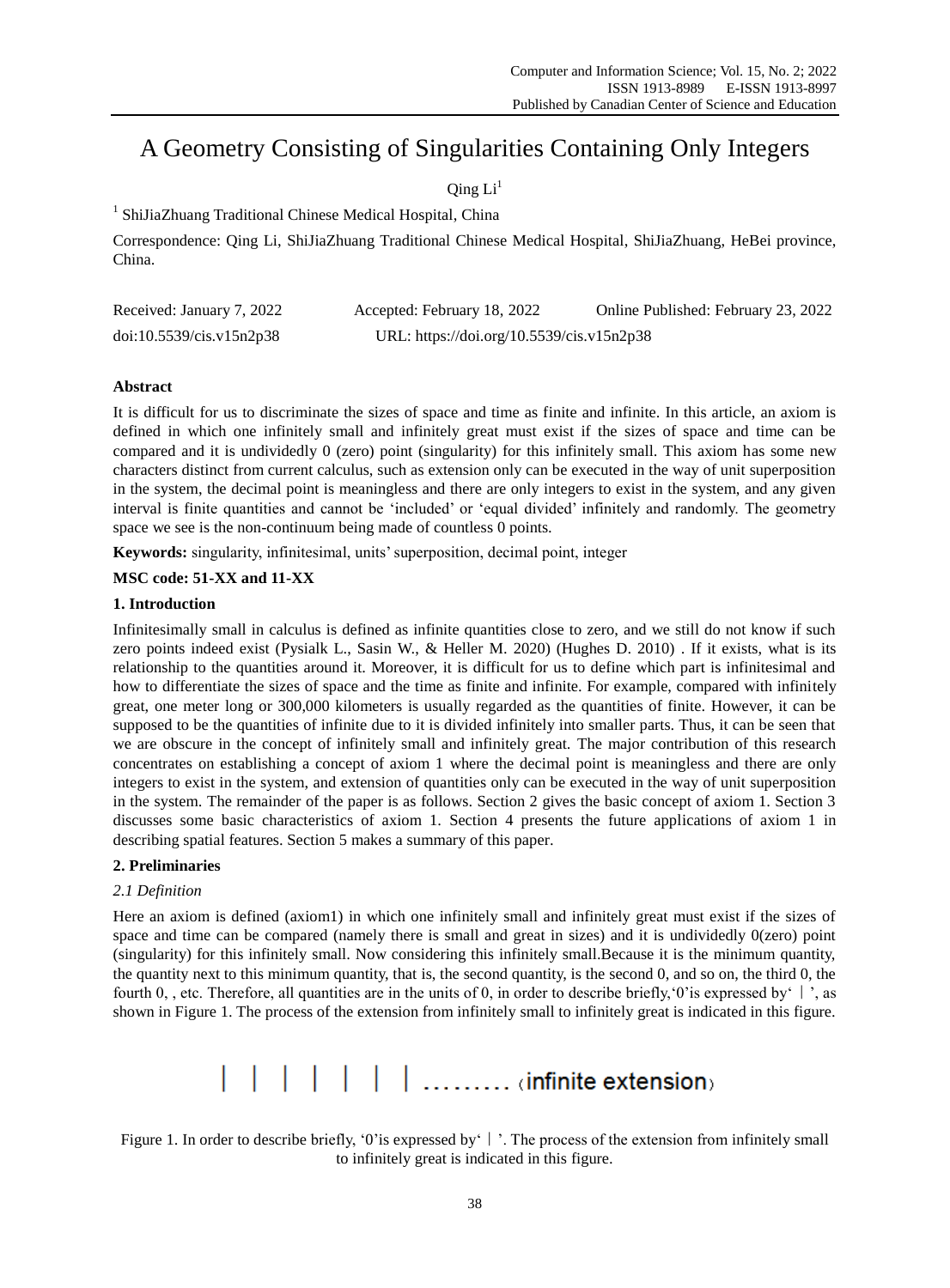#### *2.2 Definition*

Now we define the axiom 2 that is a counter-example toward axiom 2. Any given system in axiom 2 can be divided infinitely and randomly. The quantities inside this given system (e.g., 1 meter long or 300,000 kliometers) contain all quantities outside the given system and random divided value outside the given system can be found wholly within the system. Contrary to axiom 1, there is no infinitely small and infinitely great in the axiom 2. There is no existence of the third axiom. In the event of axiom 1 exists, then axiom 2 do not exist.

#### **3. Main Results**

#### *3.1 Preliminaries*

Before some characters of axiom1 are described, some algorithms are adopted to illustrate conveniently the relation among these quantities. The relation between two quantities is described by the terms called 'include' and 'equal divided'.

#### *3.2 Example*

For example, considering 10 and 2, how much 10 includes 2 is expressed as 10 () 2=5,and how much 10 is equally divided by 2 is expressed as  $10/2=5$ . 10 () 2=5 is not the same as  $10/2=5$ , because the former can be expressed as  $10/5=2$  by 'equal divided' and the latter can be expressed as  $10()5=2$  by 'include'.

#### *3.3 Theorem*

We find that the extension only can be executed in the way of unit superposition in the system of axiom 1.

#### *3.4 Example Now*

we consider two random quantities extending (or superposing) based on the same proportion in the system of axiom1. For example, the accurate value for any extension of  $2(\cdot)1$  cannot be found due to its next extension 3  $\langle \rangle$  ? have no quantities to be selected within the range of the values in the system, because the infinitely small is smallest and undivided so that there is not value between 1 and 2. For another instance, the accurate value for 4()3 cannot be found due to this value only can be selected in 1 and 2 within the range of the values in the system, so the extension of 4 () 3 is meaningless. Therefore, further that is in a unit of 1, 2, 3, 4……, corresponding to the 'include' values are  $1 \left( \frac{1}{2}, \frac{2}{1}, \frac{3}{1}, \frac{1}{4} \left( \frac{1}{2}, \frac{1}{2}, \frac{1}{2}, \frac{1}{2} \left( \frac{1}{2}, \frac{1}{2}, \frac{1}{2}, \frac{1}{2} \left( \frac{1}{2}, \frac{1}{2}, \frac{1}{2}, \frac{1}{2} \left( \frac{1}{2}, \frac{1}{2}, \frac{1}{2} \left( \frac{1}{2}, \frac{1}{2}, \frac{1}{2} \left( \frac$ quantities for  $2(1)$  is  $4(2)$ , again the next is  $6(3)$ , and so on. For another instance, the next extension quantities for  $5()1$  is  $10()2$ , again the next is  $15()3$ , and so on. The 'include' quantities of the extension of the origin must be any units  $()1$  due to the extension only can be executed in the way of unit quantities, as shown in Figure 2.



Figure 2. The extension only can be executed in the way of unit superposition in the system. the next extension quantities for  $2(1)$  is  $4(2)$ , again the next is  $6(2)$ , and so on. .For another instance, the next extension quantities for 5 () 1 is 10 () 2,again the next is 15 () 3, and so on

#### *3.5 Theorem*

We conclude that there are no definite values for two random quantities that cannot be exactly divided. We let divisor not move (no extension) and allow dividend extend continually to acquire quantities that can exactly divide divisor (Wrobe M. 2020)). It is concluded here that for any two quantities (dividend and divisor) that are not divided exactly we must obtain the aliquot quantities that is integral times of this divisor by the way of extending dividend to infinitely great, not to infinitesimal.

#### *3.6 Example*

In Figure 3, we consider  $4()3=$ ? in the range of system of axiom 1. No quantities can be chosen for the accurate value (between 1 and 2) calculated due to 1 and 2 can be only selected in the system. To calculate the accurate value for  $4 \binom{3}{3}$  is not allowed to extend (motionless), and 4 begins extending, following 7, 8,40,400,4000, 4000……. It is random for this extension and thus looking for the accurate value for  $4 \dot{\odot} 3$  in this system has lost meaning. However, the accurate value for 4000000……() 3 can be found in this system and this value is in the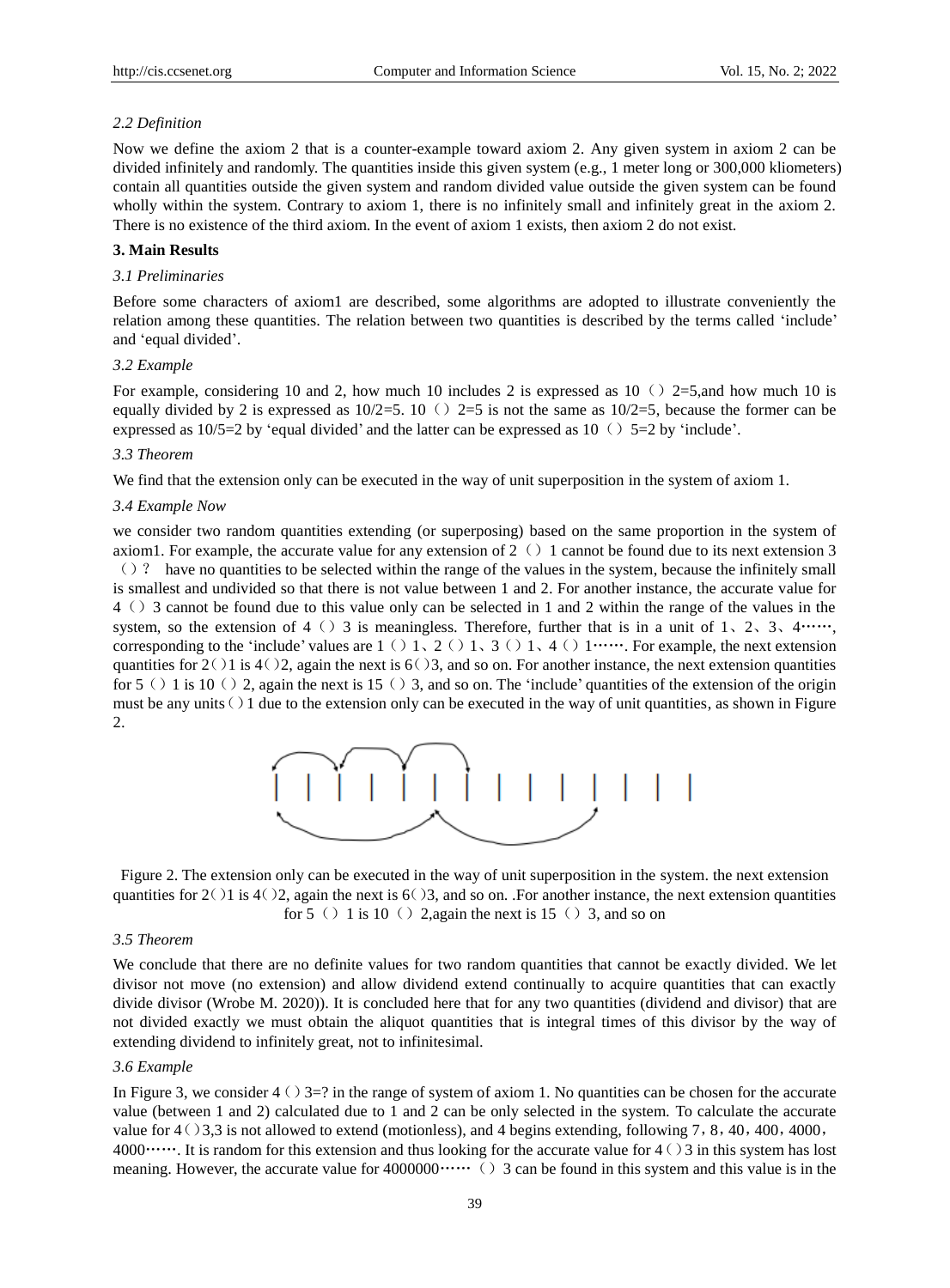unit of 3, which is quantities that can be divided exactly by 3.



Figure 3. To calculate the accurate value for  $4()3,3$  is not allowed to extend (motionless),and 4 begins extend. The accurate value for  $4000000$ ……() 3 can be found in this system and this value is in the unit of 3

#### *3.7 Theorem*

It is known from character 2 that the decimal point is meaningless in the system because the decimal point indicates the quantities that cannot be exactly divided. This means that only integer exists, and fraction and irrational number do not exist in the system. Therefore, the basic characteristics of space geometry and the basic characteristics of number theory are equivalent in essence (Burungale A.A., Kobayashi S, & Ota K. 2021) (Parry W., &Mark. M. 1983), where number theory and geometry can form a unity (Dospinescu. G., &Bras, A.C.L. 2017)) (Bushnell C.J., & Henniart.G. 2017).

#### *3.8 Example*

Taking an example, for Fermat's big theorem  $x^n + y^n = z^n$ , since there are no decimal points to exist, its non-integer solutions are meaningless (Wiles A. 1995), so integer solutions must exist. We will give the exact integer solutions of the Fermat's theorem in the next paper.

#### *3.9 Theorem*

We draw the conclusion from character 2 that it is meaningless to compare with two quantities that dividend is less than divisor.

#### *3.10 Theorem*

Seeing Figure1. The existence of the infinitely small determines that the number superposition is in the unit of superposition and this means that superposition is truncated one. Thus, we draw the conclusion that the system of axiom 1 is non-continuum.

#### *3.11 Theorem*

A given interval in the system cannot be 'included' or 'equal divided' infinitely and randomly. Moreover, it is non-existent that the whole quantities can be contained within any given system and for any two given dividend and divisor, which is not divided exactly. Therefore, we must obtain the aliquot quantities that is integral times of this divisor by the way of extending dividend to infinitely great, not to infinitesimal.

#### *3.12 Example*

For example, in the extent of 20, 20 can only be 'included' or 'equal divided' by 1,2,5,10. This mean that a given interval is finite quantities, for instance, 1 meter long or 300,000 kilometers should be regarded as the finite quantities. Taking another example, still considering  $4()3=$ ?, the accurate value for  $4()3$  cannot be found in the system of axiom 1, but the accurate value for  $4000000 \cdots$  () 3 can be found in this system and this value is in the unit of 3. Assuming this value is  $13333\cdots$ ; then at this moment there are  $4000000\cdots/13333\cdots=3$ , within the range of 4000000……, one quantity 13333……4 that is beside 13333…… cannot be divided exactly by 4000000……. Therefore, the defined value for 4000000……/13333……4 cannot be found in the range of 4000000……, you must extend continuously from 4000000…… to more amount quantities to obtain the defined value for the integral times of 13333……4. At the same time, the defined value of the circular constant  $\pi$  cannot be found within any given circumferential length, it can only be found in the quantities more than this given circumferential length by the way of extending this given circumferential length to infinitely great. As a result, this rule can be executed for random ratio quantities in the system of axiom 1.

#### *3.13 Theorem*

It is inferred from the uniqueness of infinitely small and infinitely great and character 6 that the formula for  $1(\cdot)$ 0= ∞ ()1=∞ is non-existent and only ∞ ()0=∞ is existent in axiom1. Here '∞' indicates infinitely great.

#### *3.14 Corollary*

It is the sample of axom2 in which some length of space or time, such as 1 meter long, can be divided infinitely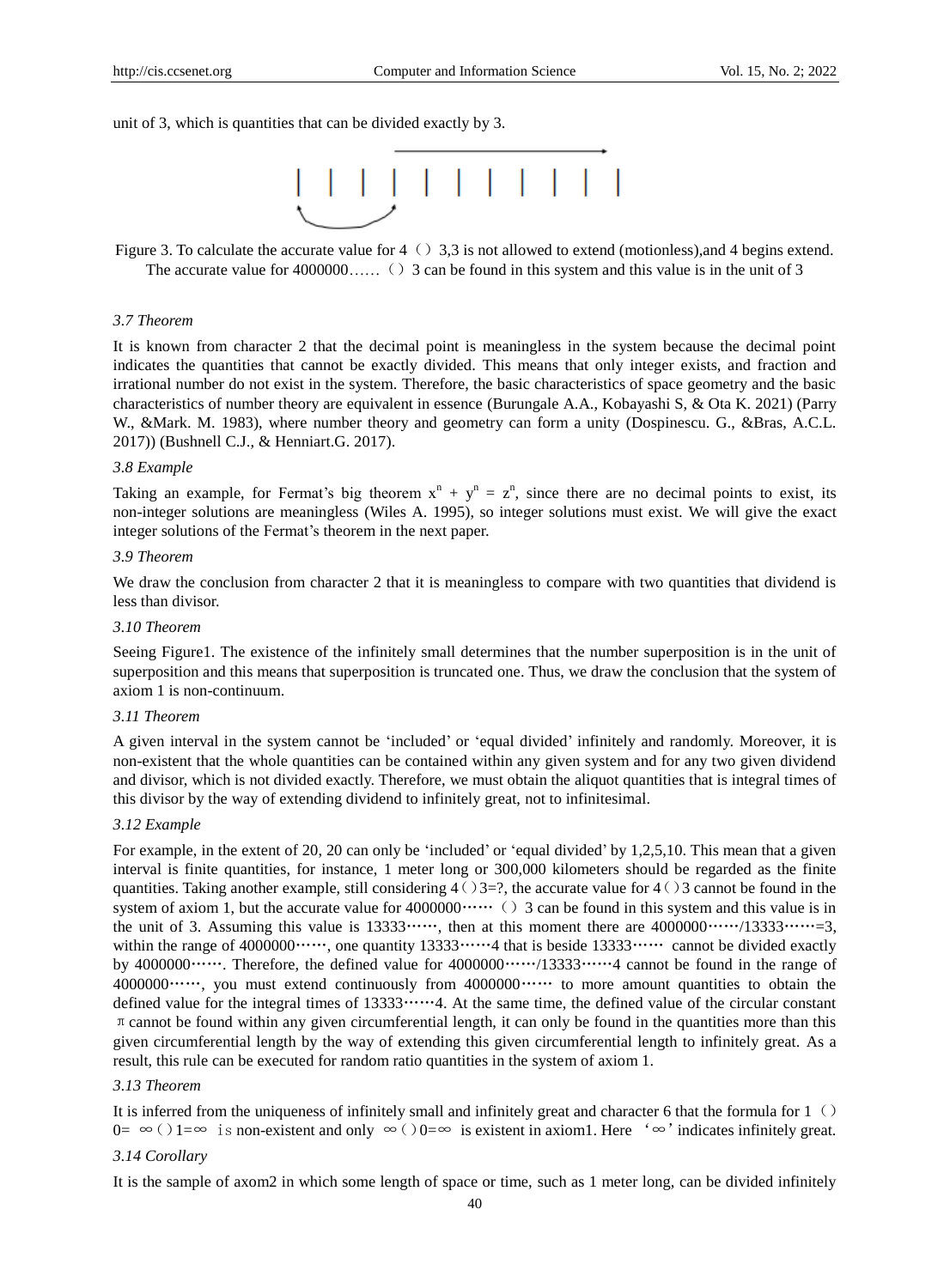and randomly in common sense. Meanwhile, it is endowed in this sample by us that the sizes of space and time can be compared (namely there are small and great sizes) in which axiom 1 and axiom 2 are co-existence(mixed). Some characters can be seen in this mixed axiom 1 and axiom 2, such as the definite values of randomly 'include' and 'equal divided' inside and outside any given system can be found wholly inside this system, the decimal point has meaning, and two random quantities can be extended (enlarge and reduce) randomly based on the same proportion.

#### *3.15 Example*

For instance, 1.3333…… and 1.3333……4 are meaningful and can be found within one system that can be applied for any decimal and integral quantities within it. Taking an example, any decimal quantities can be included within any given system, such as the range of one meter long or 300,000 kilometers.

#### *3.16 Corollary*

Therefore, we conclude that differential and integral calculus, which is a continuous calculation of dividend and divisor based on this mixed axiom 1 and axiom 2, have become not suitable because of the existence of axiom 1 ( [Sellés](https://www.sciencedirect.com/science/article/pii/S0315086005000443#!) M. A. 2006) ) ( [Maderna](https://xueshu.baidu.com/s?wd=author:(Ezequiel%20Maderna)%20&tn=SE_baiduxueshu_c1gjeupa&ie=utf-8&sc_f_para=sc_hilight=person) E.,[&Venturelli.](https://xueshu.baidu.com/s?wd=author:(Andrea%20Venturelli)%20&tn=SE_baiduxueshu_c1gjeupa&ie=utf-8&sc_f_para=sc_hilight=person) A. 2020).

#### *3.17 Theorem*

From Ⅲ**1-16**, some formula can be derived.

$$
\lim_{z \to \infty} \frac{Z}{m} = I \qquad Z|m=a \qquad I \neq a(non-a) \tag{2>m}
$$

$$
\lim_{z_1, z_2 \to \infty} \frac{Z_2}{Z_1} = I \quad Z_2 \mid Z_1 = b \quad \text{I} \neq b(\text{non-b}) \quad (Z_2 > Z_1) \tag{2}
$$

$$
\frac{m_2}{m_1} = I \t m_2 | m_1 = c \t I \neq c(\text{non-c}) \t (m_2 > m_1)
$$
\n(3)

Here  $Z$  is a positive integer (the number of 0) and m is a positive integer with a finite value, noticing that  $Z$  is greater than m,  $Z_2$  is greater than  $Z_1$ , and  $m_2$  is greater than m<sub>1</sub>,which are based on Definition II.1. Z|m indicates that Z is divided exactly by m.  $Z_2|Z_1$  indicates that  $Z_2$  is divided exactly by  $Z_1$ . m<sub>2</sub>|m<sub>1</sub> indicates that m<sub>2</sub> is divided exactly by  $m_1.I \neq a, I \neq b, I \neq c$  indicates that they are decimals and have no meaning in axiom 1.

In Formula 1,  $Z \to \infty$  can be regarded as a point at infinity  $\mathcal O$ . When we regard positive integers from 1 to  $Z_1$ as a set group, we define this group as  $\mathbb{Z}_1$ , here  $a_1 = Z_1/m$ , and  $a_1 \in \mathbb{Z}_1$ . Similarly, when we regard positive integers from 1 to  $Z_2$  as a set group, we define this group as  $\mathbb{Z}_2$ , here  $a_2=Z_2/m$ , and  $a_2\in\mathbb{Z}_2$ . It is not difficult to see that  $a_1$  is not equal to  $1a_2(a_1 \neq a_2)$ , and  $\mathbb{Z}_1 \neq \mathbb{Z}_2$ , that is, they belong to different  $\mathcal O$  points. Therefore, from this point of view, whether  $Z_2$  in formula 2 can be divided exactly by  $Z_1$  can be determined from axiom 1.

#### **4. Discussion**

Consequently, the space we see is made of countless 0 points of non-continuum despite dimensions of space. There are the third implications here:

Firstly, in the definition of axiom 2, a given system, such as 1 meter long, can be divided into infinite smaller quantity, which means that the division can continue forever and do not stop, namely, there is no minimum to exist. However, in axiom 1, because of the existence of the minimum quantity (o point), 1 meter is considered as a finite quantity and cannot be divided infinitely.

Secondly, the existence of decimal points is based on the concept of axiom 2 where the all quantities (including decimals) can be included in any given system (e.g., 1 meter long), so the number of decimal places and their numerical values here are independent of whether they are in or out of a system( [Guillarmou](https://xueshu.baidu.com/s?wd=author:(C%20Guillarmou)%20&tn=SE_baiduxueshu_c1gjeupa&ie=utf-8&sc_f_para=sc_hilight=person) C., [&Lefeuvre](https://xueshu.baidu.com/s?wd=author:(T%20Lefeuvre)%20&tn=SE_baiduxueshu_c1gjeupa&ie=utf-8&sc_f_para=sc_hilight=person) T. 2019). However, in axiom 1, the decimal point is meaningless and there is only integer, which indicates any new quantity (i.e., algebra and geometry) distribution feature. For example, Considering the integral times of 0 in axiom 1, such as 21,212,2124,21247……, cannot be included and distributed within one system. They belong to different systems, so in axiom 1, the size of the quantities determines the size of the system to which it belongs.

Thirdly, these two aspects above are not limited to one dimension and zero dimension.

To acquire all definite values in different sizes of space and time is the fundamental goal for mathematics. Some